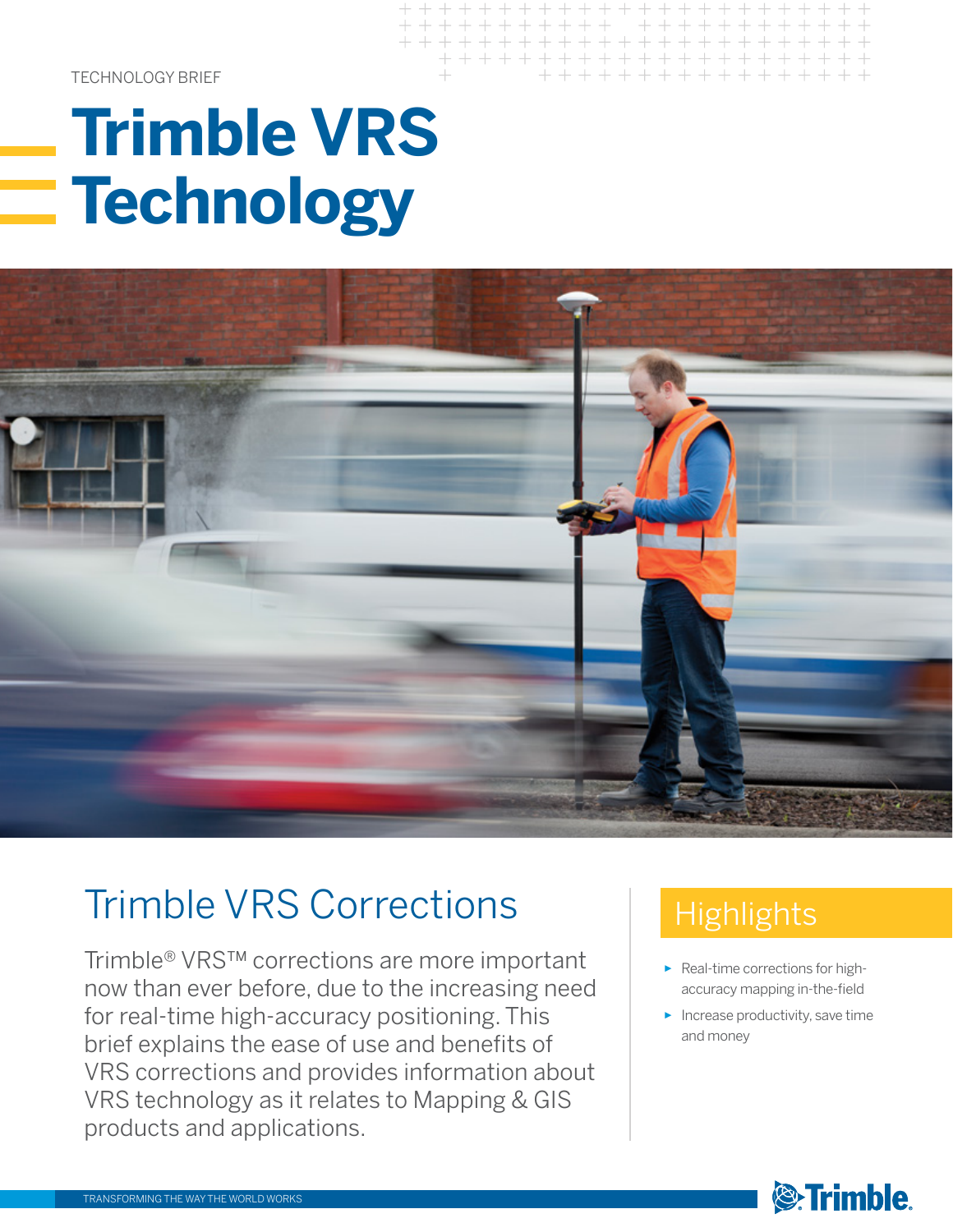## **What are VRS corrections?**

A Trimble VRS system is one option for providing real-time differential correction to a GNSS receiver. It is the most commonly used technology behind most network correction services worldwide. Corrections are necessary to eliminate errors and improve the accuracy of GNSS positions in collected data.

VRS corrections are available from a variety of public and commercial services. VRS networks and subscription services provide dual-frequency (L1/L2) real-time differential GPS (DGPS) and in many cases DGNSS (GPS and GLONASS) corrections to improve accuracy as data is collected.

A VRS service uses data from several (permanent) reference stations to compute corrections that are generally more accurate than corrections from a single reference station. These corrections are then broadcast over the Internet.

For more information about GNSS, refer to the following sections of the Trimble Geo 7 series User Guide—Using the GNSS receiver, Ensuring the accuracy of your GNSS data.



#### WHY DO I NEED VRS CORRECTIONS?

The use of VRS corrections helps ensure the accuracy of GNSS data, independent of the distance to the nearest reference station. One of the best ways to achieve decimeter accuracy with the high-accuracy Trimble Geo 7X handheld and Trimble R2 GNSS receiver is by using VRS corrections. This accuracy can be achieved not only after postprocessing but in real time, on the spot, in the field.

Real-time data collection means that field workers know a location has been mapped to the desired accuracy level streamlining workflows and reducing the risk that they will need to recollect data. Using a VRS correction source provides the flexibility to work anywhere within the correction network and provides the best possible accuracy.

#### AREN'T VRS CORRECTIONS JUST FOR SURVEYORS?

The need for reliable and accurate positioning is not limited to surveying. Today, a variety of industries including electric and gas utilities, water and wastewater services, and land management projects require mapping products that provide decimeter or better accuracy positioning in real time.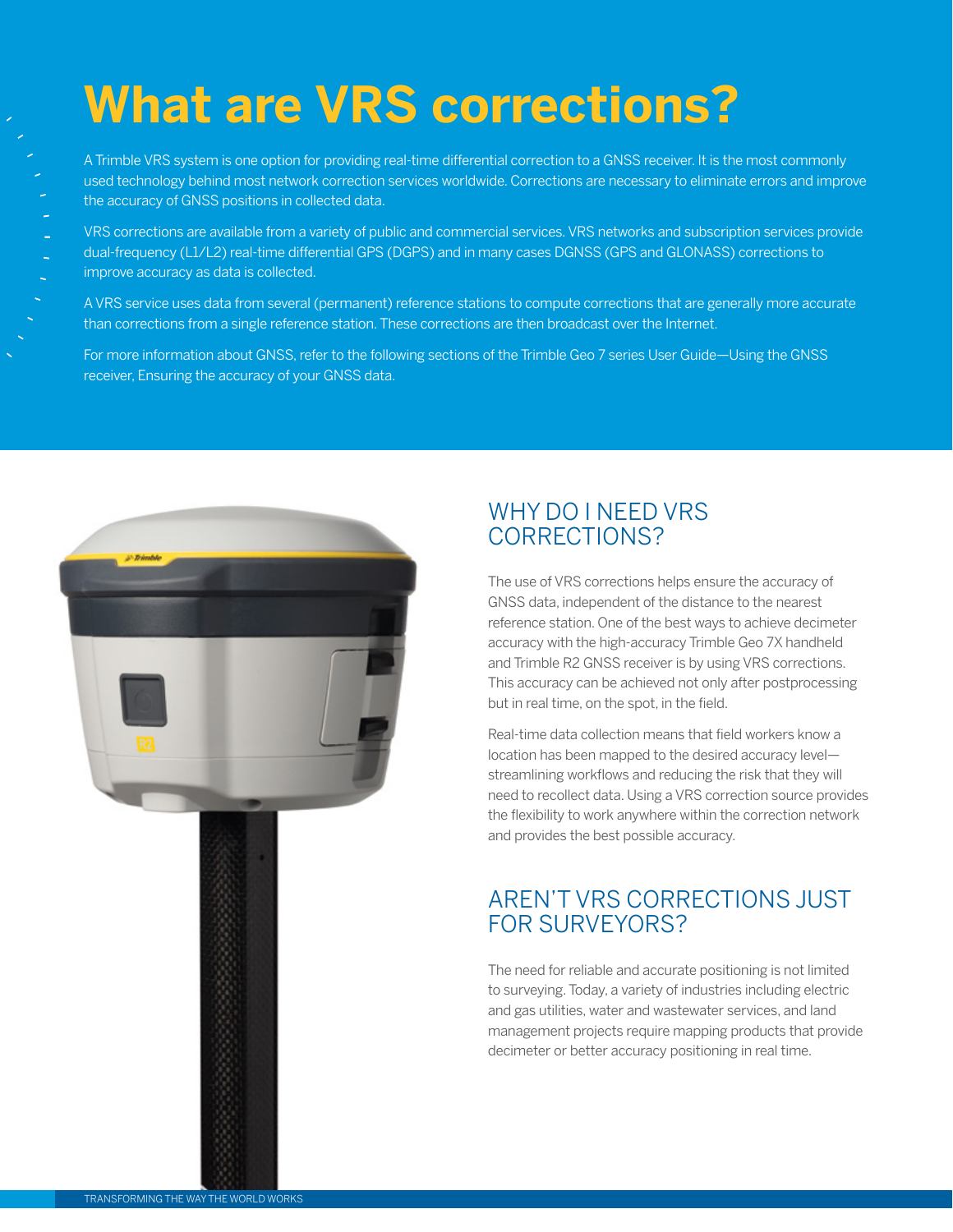

#### TRIMBLE H-STAR TECHNOLOGY AND VRS CORRECTIONS

Trimble H-Star™ technology works in real time and supports real-time differential correction sources, such as corrections from a Trimble VRS network or Trimble VRS Now™ subscription service. In particular, the Trimble Geo 7X handheld with H-Star technology uses VRS corrections to attain decimeter accuracy in real time.

VRS corrections can be used with other Mapping & GIS receivers to help improve accuracy, but only the Trimble Geo 7X handheld achieves consistent real-time decimeter accuracy with H-Star.

#### WHERE IN THE WORLD CAN VRS CORRECTIONS BE USED?

Today, municipalities and governments are building VRS networks across the globe, and many private companies have also seen the benefits in setting up their own VRS networks. Review this online list of some of the Trimble VRS installations around the world to find out about accessing a VRS network: www.trimble.com/infrastructure/vrs-installations.aspx

For further information, please visit www.trimble.com or contact a local Trimble reseller who can advise on locally available networks or provide information on setting up a VRS network.

#### TRIMBLE VRS NOW SUBSCRIPTION SERVICES

Subscription services such as Trimble VRS Now provide instant access to VRS corrections on demand without the cost or work involved in setting up a VRS network.

The Trimble VRS Now subscription services are available in defined coverage areas as noted below. However, the method of usage and benefits of such subscription services are also applicable to using other VRS correction sources such as private or public VRS networks.

There are three levels of service available including the Trimble VRS Now H-star service specific to the needs of Mapping & GIS customers:

- ► DGNSS corrections for submeter accuracy.
- ► H-Star corrections for decimeter accuracy.
- ► RTK (real-time kinematic) corrections for centimeter accuracy.

The Trimble VRS Now H-Star correction service is currently available to users in coverage regions throughout Europe and the USA.

A subscription to the H-Star service gives the ability to obtain real-time, decimeter level accurate positions consistently and directly at the job site.

For specific queries on Trimble VRS Now subscription services contact a Trimble reseller.